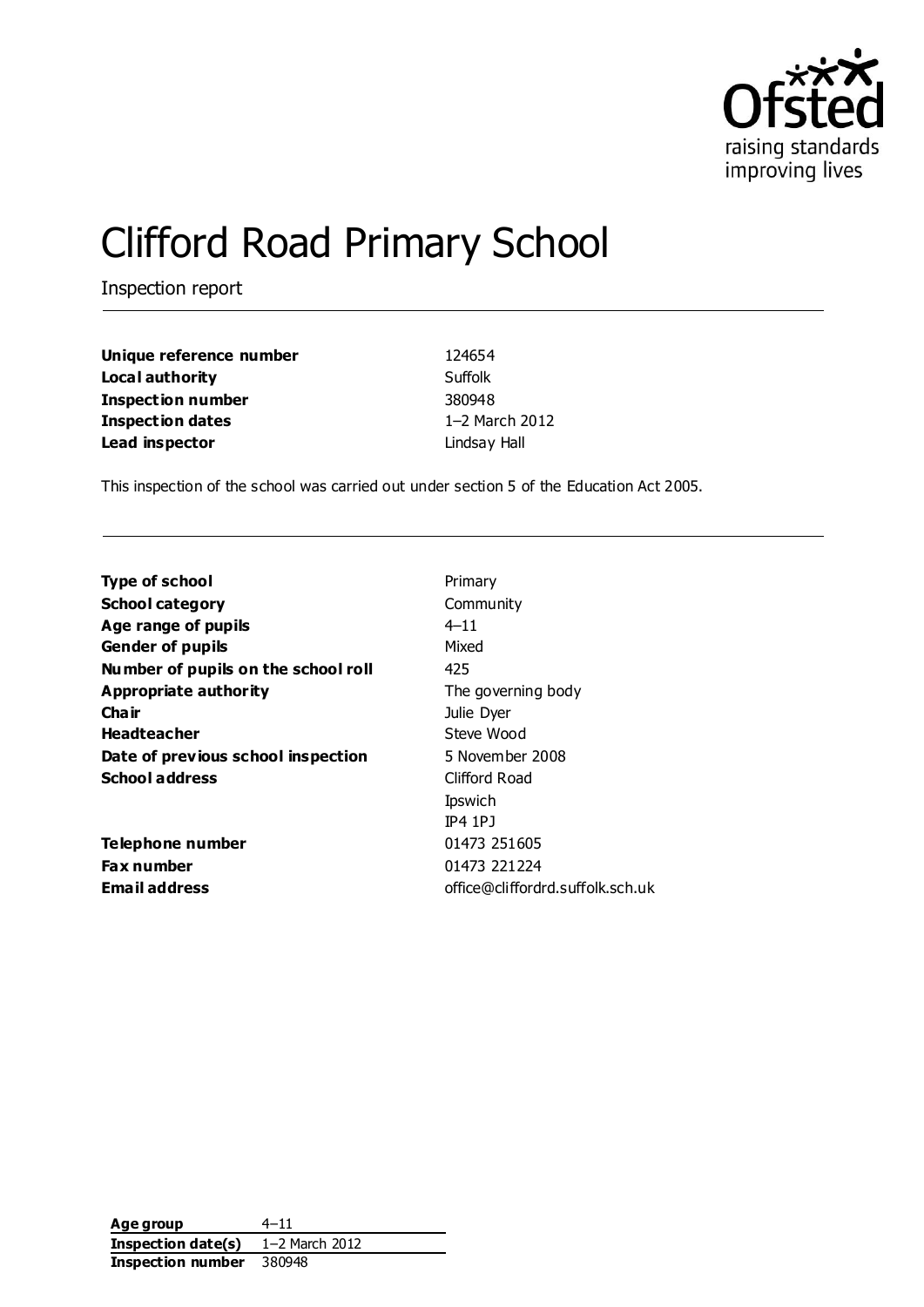

You can use Parent View to give Ofsted your opinion on your child's school. Ofsted will use the information parents and carers provide when deciding which schools to inspect and when.

You can also use Parent View to find out what other parents and carers think about schools in England. You can visit [www.parentview.ofsted.gov.uk,](http://www.parentview.ofsted.gov.uk/) or look for the link on the main Ofsted website: [www.ofsted.gov.uk](http://www.ofsted.gov.uk/)

The Office for Standards in Education, Children's Services and Skills (Ofsted) regulates and inspects to achieve excellence in the care of children and young people, and in education and skills for learners of all ages. It regulates and inspects childcare and children's social care, and inspects the Children and Family Court Advisory Support Service (Cafcass), schools, colleges, initial teacher training, work-based learning and skills training, adult and community learning, and education and training in prisons and other secure establishments. It assesses council children's services, and inspects services for looked after children, safeguarding and child protection.

Further copies of this report are obtainable from the school. Under the Education Act 2005, the school must provide a copy of this report free of charge to certain categories of people. A charge not exceeding the full cost of reproduction may be made for any other copies supplied.

If you would like a copy of this document in a different format, such as large print or Braille, please telephone 0300 123 4234, or email enquiries@ofsted.gov.uk.

You may copy all or parts of this document for non-commercial educational purposes, as long as you give details of the source and date of publication and do not alter the information in any way.

To receive regular email alerts about new publications, including survey reports and school inspection reports, please visit our website and go to 'Subscribe'.

Piccadilly Gate Store St **Manchester** M1 2WD

T: 0300 123 4234 Textphone: 0161 618 8524 E: enquiries@ofsted.gov.uk W: www.ofsted.gov.uk



© Crown copyright 2012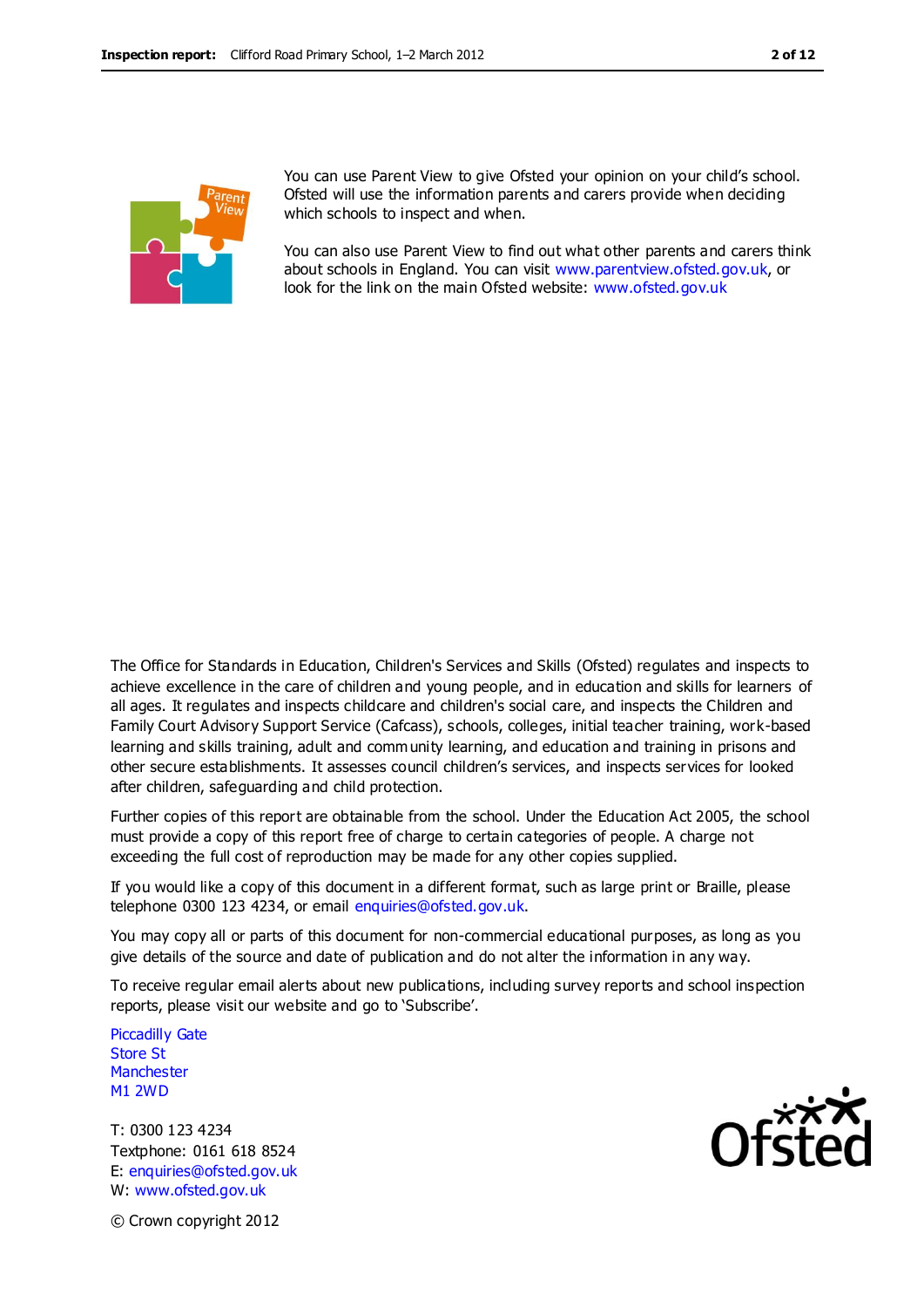# **Introduction**

| Inspection team   |                      |
|-------------------|----------------------|
| Lindsay Hall      | Additional inspector |
| Matthew Heasman   | Additional inspector |
| <b>Ruth Frith</b> | Additional inspector |

This inspection was carried out with two days' notice. Inspectors observed 22 lessons, taught by sixteen teachers over nearly eleven hours. Six of the lesson observations were done jointly with senior leaders. Meetings were held informally with parents, carers and pupils, the chair and vice chair of the governing body and a wide range of staff. Inspectors took account of the responses to the online questionnaire (Parent View) in planning the inspection, observed the school's work, and looked at a wide range of documentation including: the tracking of pupils' progress; evidence from the school's lesson observations; pupils' completed work; procedures relating to safeguarding and children's welfare; and the headteacher's reports to governors and school development plans. Inspectors also listened to pupils read in Year 2. They analysed 152 questionnaires completed by parents and carers, together with those completed by pupils and staff.

# **Information about the school**

Clifford Road school is larger than the averagesized primary school, and is situated in the heart of its community. In its Early Years Foundation Stage, the school has a Nursery class that accommodates up to 26 children on a part-time basis. The two Reception classes have recently introduced an annual intake. The proportions of pupils from minority ethnic backgrounds and those who speak English as an additional language are below average. Few pupils are at an early stage of learning English as an additional language. The proportion of children known to be eligible for free school meals is below average. The proportion of disabled pupils and those who have special educational needs is above average but the proportion with a statement of special educational needs is below average. The school has met the government's current floor standard for primary schools, which sets the minimum expectations for attainment and progress.

Pupils benefit from an independently run before and after school club, called 'Crash', which is inspected and reported on separately. The school has National Healthy School status.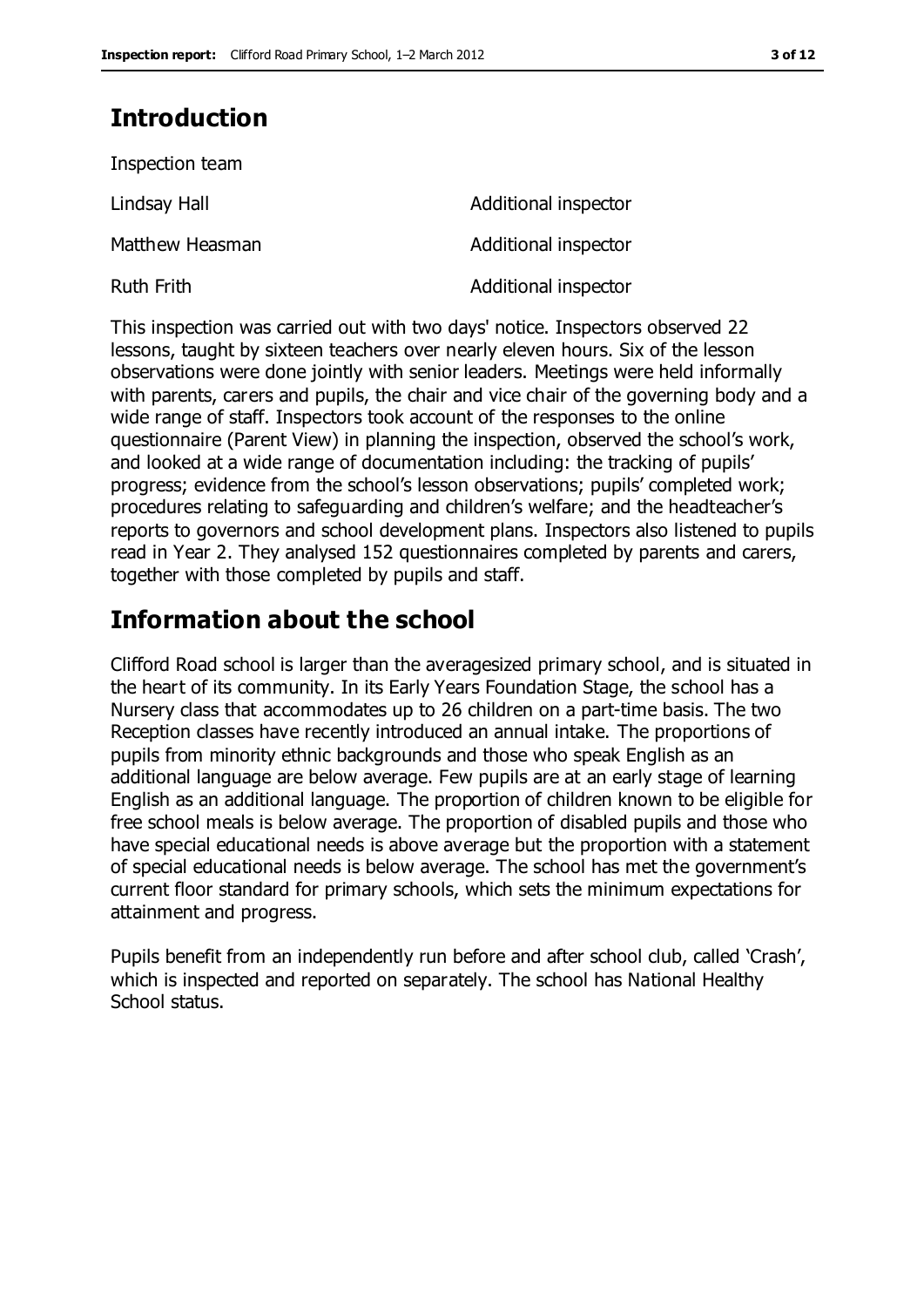# **Inspection judgements**

| <b>Overall effectiveness</b>          |  |
|---------------------------------------|--|
|                                       |  |
| <b>Achievement of pupils</b>          |  |
| <b>Quality of teaching</b>            |  |
| <b>Behaviour and safety of pupils</b> |  |
| <b>Leadership and management</b>      |  |

# **Key findings**

- In accordance with section 13 (3) of the Education Act 2005, Her Majesty's Chief Inspector is of the opinion that this school requires special measures because it is failing to give its pupils an acceptable standard of education and the persons responsible for leading, managing or governing the school are not demonstrating the capacity to secure the necessary improvement.
- The school is not satisfactory because: pupils underachieve in English; teaching is not consistently good enough to ensure that pupils reach the levels expected for their age; and leaders and managers have been ineffective in securing some of the essential improvements needed since the previous inspection.
- Achievement is inadequate. Children make a satisfactory start in the Early Years Foundation Stage and enter Year 1 with skills typical for their ages. By the end of Key Stage 2, attainment is average in mathematics but significantly below average in English. This represents inadequate progress from pupils' starting points. In English, while most pupils read well, their attainment in writing is low.
- Teaching is inadequate because it leads to pupils underachieving. There are pockets of good teaching but this is not sufficiently widespread to ensure that pupils make sufficient progress, particularly in their writing. This is because pupils are not always given sufficient time to complete writing tasks in English lessons; their basic skills are insecure and expectations of their written work in other subjects are not high enough. Where teaching is weaker, marking is not helpful to pupils and assessment information is not used to inform lesson planning. In turn, the work set does not match the learning needs of pupils of different abilities. There is no common approach to planning lessons across the school and plans do not have enough detail about what the pupils are to learn.
- Behaviour and safety are satisfactory. The school has a caring, supportive ethos and pupils mostly behave well around the school, showing respect and consideration for each other. However, teachers' expectations of behaviour in the classroom are inconsistent and occasionally time is lost in lessons. Pupils have a good understanding of how to keep themselves and others safe. Their spiritual, moral, social and cultural development is satisfactory and this shows in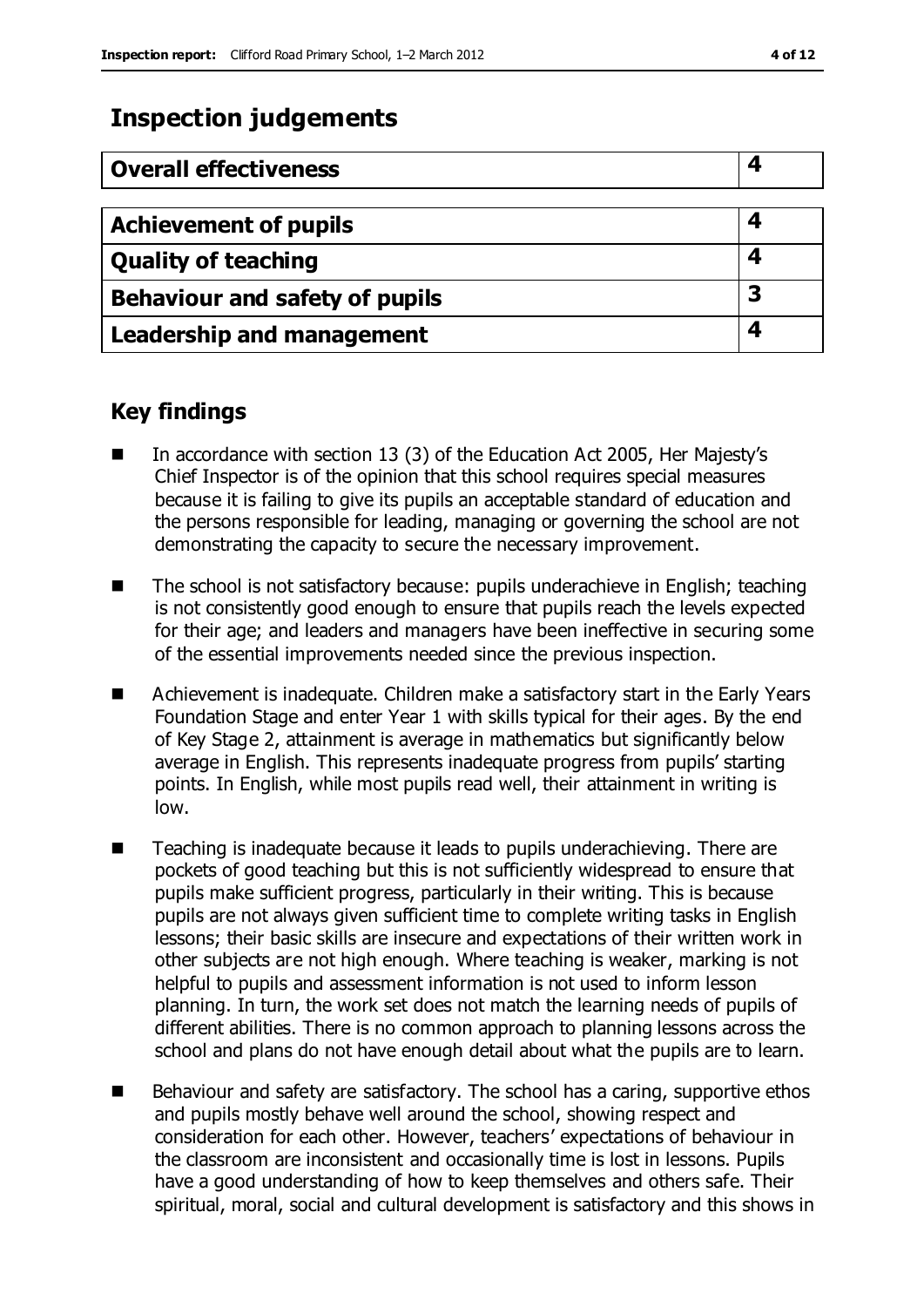the way they develop a clear sense of justice and fairness.

■ Leadership and management are inadequate. Systems for monitoring, evaluating and improving the quality of teaching and learning have been ineffective and are not sufficiently rigorous. The curriculum fails to meet the needs of all pupils

# **What does the school need to do to improve further?**

- Raise attainment and ensure that all pupils make at least the expected progress in English by the end of Key Stages 1 and 2 by:
	- improving pupils' skills in constructing sentences, punctuation and spelling  $\equiv$
	- ensuring all teachers have similarly high expectations of the presentation of work and developing a whole-school approach to the teaching of handwriting and correct letter formation
	- increasing the opportunities for writing at length in English and across the curriculum.
- $\blacksquare$  Improve the quality of teaching and learning so that teaching is consistently good or better and eliminate inadequate teaching by:
	- ensuring that assessments are accurate and used effectively to plan work that challenges and matches closely the needs and abilities of all groups of pupils
	- developing a whole-school approach to planning lessons, and ensuring  $\equiv$ plans include clear learning objectives and are consistent across year groups
	- developing and implementing a whole-school marking policy, ensuring that target setting and marking procedures consistently give pupils a clear understanding of their next steps for learning
	- rigorously monitoring and evaluating pupils' work and the quality of teaching across the school, putting the emphasis on pupils' learning, and increasing teachers' accountability for the progress made by pupils.
- Improve the effectiveness of leaders and managers at all levels by:
	- reviewing and revising the roles and responsibilities of the leadership team so that it is more effective in driving school improvements
	- developing a rigorous approach to assessing attainment in reading and writing so that data used for tracking pupils' progress are reliable and accurate
	- developing the role of the governing body in monitoring and evaluating the work of the school, and holding leaders to account.

# **Main report**

### **Achievement of pupils**

The majority of children enter the Nursery and Reception classes with knowledge and skills that are broadly in line with those expected for their ages. They make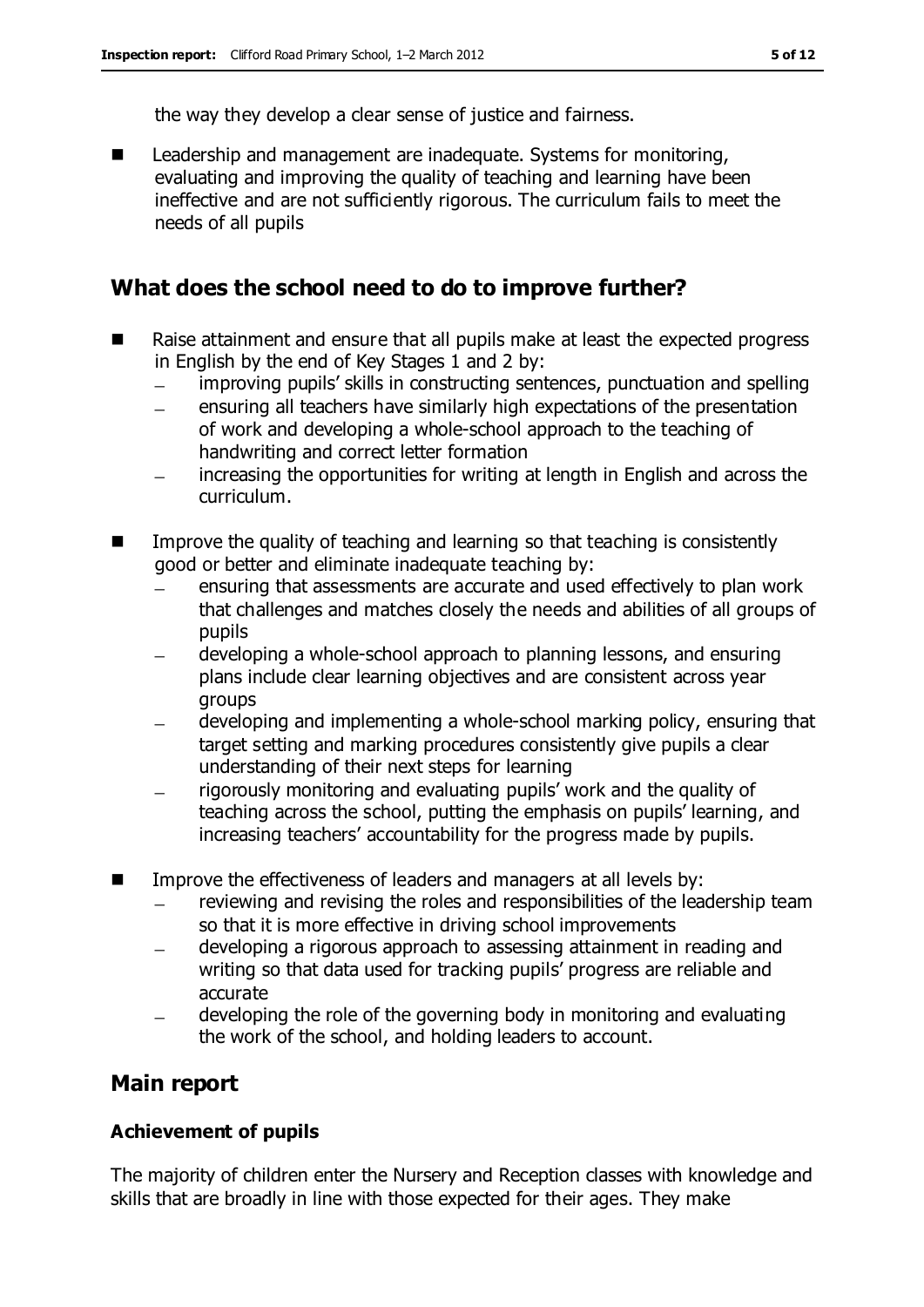satisfactory progress by the time they leave their Reception class and achieve agerelated expectations in most areas of learning. Early skills in mathematics are particularly strong, although writing lags behind other areas of learning. There is a systematic approach to the teaching of letters and sounds (phonics) and children have started to blend letters and build simple words. However, there are too few opportunities for children to apply their phonics and practise early writing skills.

By the end of Key Stage 1, pupils' progress in reading and mathematics is satisfactory and their attainment is average. However, pupils do not make sufficient progress in writing, and these weaknesses in writing continue into Key Stage 2. While attainment in mathematics by the end of Year 6 is broadly average, and has improved over a three-year period, standards in writing have not improved quickly enough. The proportion of pupils making the expected progress between Key Stages 1 and 2, especially the higher attaining pupils, is significantly below the national figure in English.

In lessons and in written work seen during the inspection, pupils demonstrated weak skills in sentence structure, punctuation, spellings, letter formation and handwriting. The lack of these skills, together with insufficient opportunities to write independently and at length both in English lessons and in other subjects, contribute to weak progress and standards in writing in Key Stages 1 and 2.

Approximately half the parents and carers responded to the inspection questionnaire. Nearly all agreed or agreed strongly that their children make good progress. A similar proportion considers that the school helps their children develop skills in communication, reading, writing and mathematics. This is not reflected in the inspection findings.

Scrutiny of the school's data suggests that while there are minor variations in attainment between different ethnic groups, boys and girls, and disabled pupils and those who have special educational needs, there is no particular pattern over time.

#### **Quality of teaching**

The quality of the teaching of reading and mathematics seen during the inspection was satisfactory, giving pupils the confidence needed to tackle their work. However, scrutiny of pupils' written work, and low attainment in writing at both key stages, indicate inadequacies in the teaching of writing over time.

More generally, teachers do not use day-to-day assessments of pupils' learning well enough to help them plan lessons. Plans do not show clearly what children will learn or how the curriculum will be adapted to match the needs of all learners. Consequently, in the less successful lessons, the work is too easy for some pupils and it is too hard for others. Some finish work early while others have to wait for help. Often, time is wasted in lessons, which reduces the amount of progress pupils that pupils can make.

There are examples of good and outstanding teaching in the school but the better teaching is neither frequent nor widespread enough either across the school, or in specific subjects, to enable pupils to make good progress and to achieve well. In the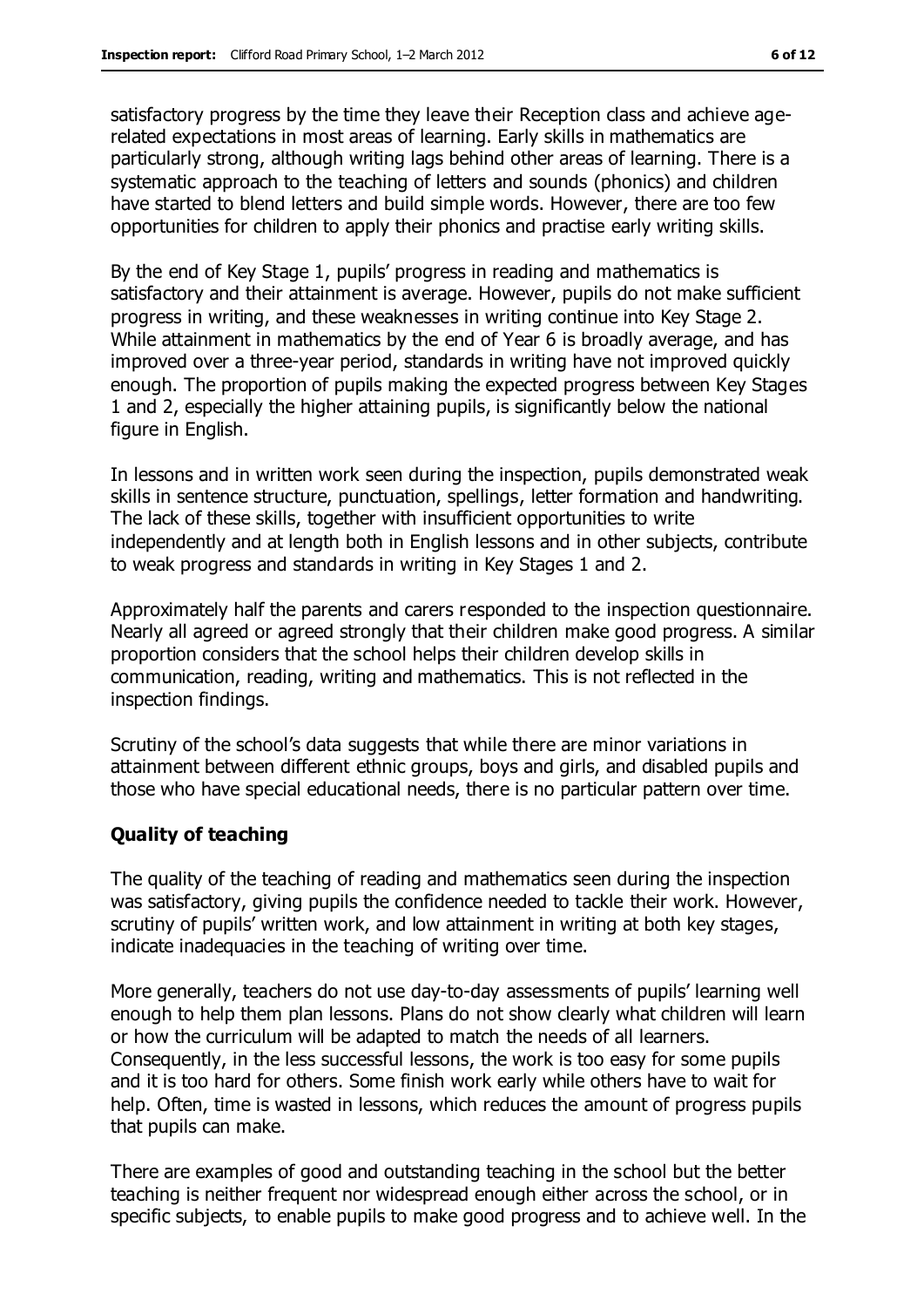better lessons, teachers have high expectations and ensure that activities are matched well to pupils' abilities. In an outstanding mathematics lesson in Key Stage 1, for example, pupils were well challenged and fully engaged, combining coins of different value to solve money problems. They enjoyed their learning and made excellent progress.

The quality of marking is variable. Much of the pupils' work seen was not marked. Where marking is effective, praise and constructive comments are used to help pupils understand the next steps of their learning. The use of individual targets to help pupils improve their work is not established in all classes.

Teachers give pupils plenty of opportunities to practise their skills in reading. In writing lessons, however, too much time is sometimes spent on teaching the strategies that pupils should use to produce exciting stories and less time is given to putting good ideas down onto paper. Throughout the school, in English and in other lessons, the over-use of worksheets restricts opportunities for pupils to consolidate and extend their writing skills.

Pupils, parents and carers who responded to the inspection questionnaire were positive about teaching. Although teaching makes a satisfactory contribution to pupils' spiritual, moral, social and cultural development, and relationships between adults and pupils are warm, it is not yet consistent enough to enable all pupils to make enough progress.

#### **Behaviour and safety of pupils**

The school's caring ethos contributes to pupils' spiritual, moral, social and cultural development. Pupils are welcoming, considerate and polite in lessons and as they move around the school. Racial harmony is good and most pupils show respect and understanding for one another. One pupil explained, 'You have to put yourself in others' shoes and know how they're feeling.' Another pupil said, 'You have to look after others, how you would like to be treated.'

Attendance is above average and pupils say they enjoy school and feel safe. Pupils are aware of the difference between playground arguments and bullying and are confident that if they had a problem, it would be dealt with immediately. Nearly all parents and carers who responded to the inspection questionnaire believe that behaviour is good and that their children feel safe.

The curriculum helps pupils to consider moral issues and understand about different types of bullying. It provides many opportunities for them to learn about how to keep themselves and others safe. Older pupils have a good awareness of health and safety issues, including the misuse of drugs and alcohol addiction. They speak knowledgably about the importance of safety when using the internet and the potential dangers of fire, busy roads and strangers. Pupils are particularly aware of water safety through the regular swimming lessons in the school swimming pool.

#### **Leadership and management**

Leadership and management at all levels, including that of the governing body, are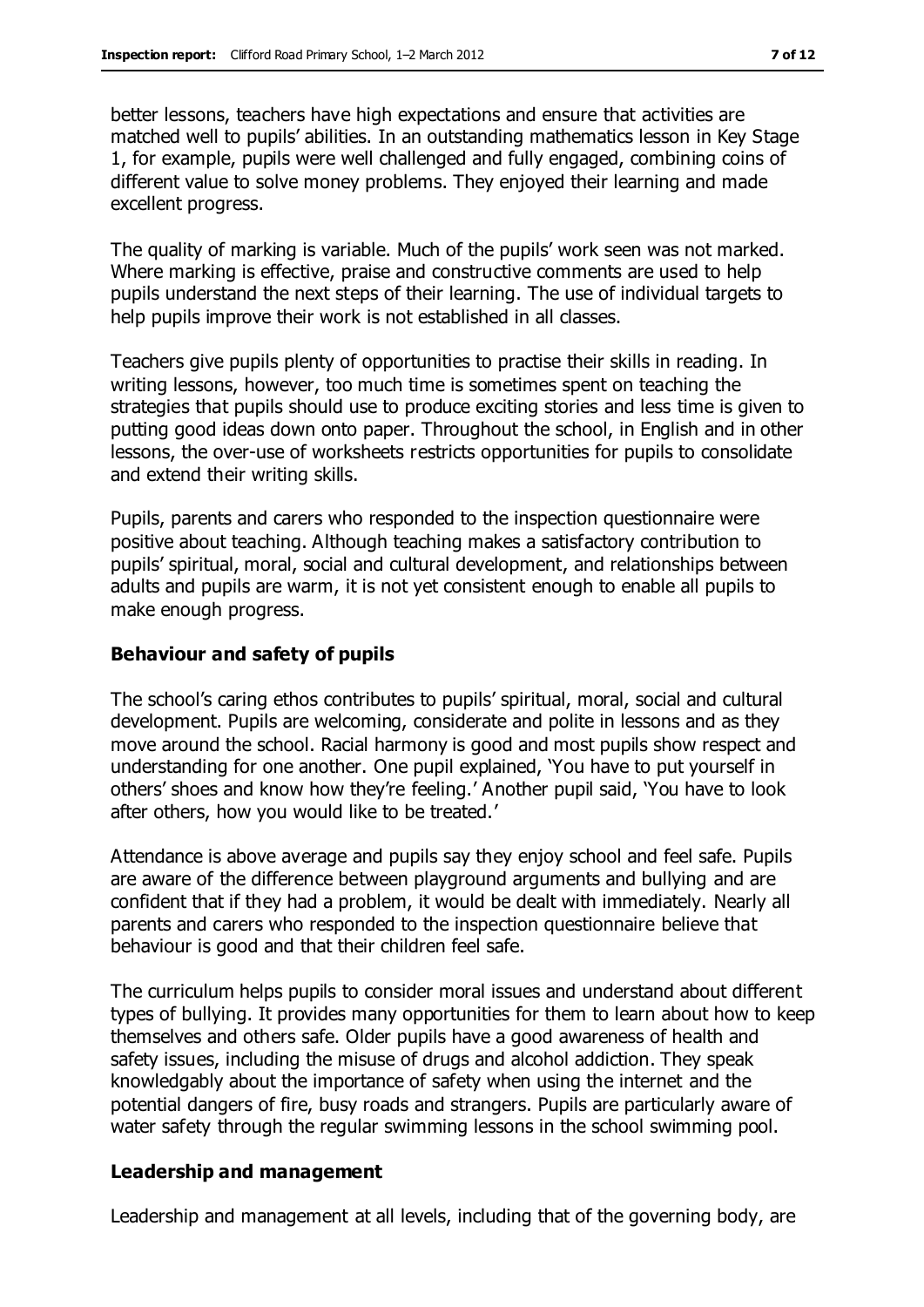inadequate. This is because the school has not secured essential improvements in English since the previous inspection. In addition, the monitoring of pupils' work and of the quality of teaching is not sufficiently robust. Consequently, strengths and weaknesses in practice across the school, or the impact of teaching on pupils' learning and progress, are not identified sufficiently well. The skills of middle leaders are underdeveloped and the roles and responsibilities of the leadership team are not clearly defined. There is a lack of capacity to help bring about rapid and sustained improvement.

Teachers' assessments of pupils' attainment and progress in English are inaccurate. As a result, neither middle or senior leaders, or governors, have an accurate picture of the attainment and progress of groups of pupils as they move through the school.

Leaders have introduced a creative curriculum, which effectively supports pupils' spiritual, moral, social and cultural development. However, the curriculum is inadequate because it is not sufficiently adapted to challenge and meet the needs of all learners or to promote good enough progress in writing. Inconsistencies in the planning of pupils' work, allocation of homework and opportunities for the recording of pupils' work within year groups and across the school, indicate that the school does not adequately promote equal opportunities. The school nonetheless tackles discrimination effectively and arrangements for safeguarding pupils meet requirements.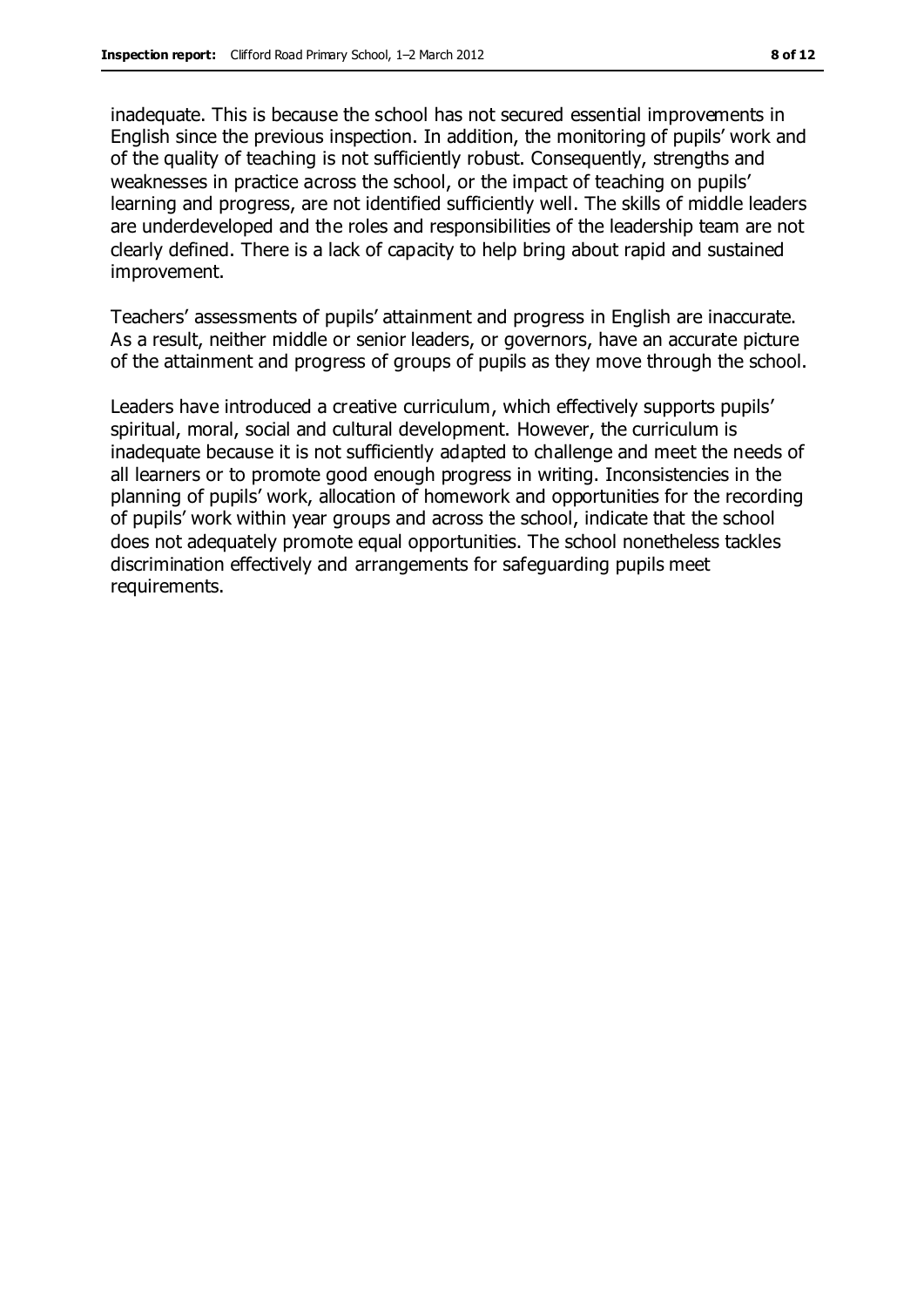# **Glossary**

# **What inspection judgements mean**

| Grade   | <b>Judgement</b> | <b>Description</b>                                                                                                                                                                                                               |
|---------|------------------|----------------------------------------------------------------------------------------------------------------------------------------------------------------------------------------------------------------------------------|
| Grade 1 | Outstanding      | These features are highly effective. An outstanding<br>school provides exceptionally well for all its pupils' needs.                                                                                                             |
| Grade 2 | Good             | These are very positive features of a school. A school<br>that is good is serving its pupils well.                                                                                                                               |
| Grade 3 | Satisfactory     | These features are of reasonable quality. A satisfactory<br>school is providing adequately for its pupils.                                                                                                                       |
| Grade 4 | Inadequate       | These features are not of an acceptable standard. An<br>inadequate school needs to make significant<br>improvement in order to meet the needs of its pupils.<br>Ofsted inspectors will make further visits until it<br>improves. |

# **Overall effectiveness of schools**

|                         | Overall effectiveness judgement (percentage of schools) |      |                     |                   |
|-------------------------|---------------------------------------------------------|------|---------------------|-------------------|
| <b>Type of school</b>   | <b>Outstanding</b>                                      | Good | <b>Satisfactory</b> | <b>Inadequate</b> |
| Nursery schools         | 46                                                      | 46   | 8                   |                   |
| Primary schools         | 8                                                       | 47   | 40                  |                   |
| Secondary<br>schools    | 14                                                      | 38   | 40                  | 8                 |
| Special schools         | 28                                                      | 48   | 20                  | 4                 |
| Pupil referral<br>units | 15                                                      | 50   | 29                  |                   |
| All schools             | 11                                                      | 46   | 38                  |                   |

New school inspection arrangements have been introduced from 1 January 2012. This means that inspectors make judgements that were not made previously.

The data in the table above are for the period 1 September 2010 to 31 August 2011 and represent judgements that were made under the school inspection arrangements that were introduc ed on 1 September 2009. These data are consistent with the latest published official statistics about maintained school inspection outcomes (see [www.ofsted.gov.uk\)](http://www.ofsted.gov.uk/).

The sample of schools inspected during 2010/11 was not representative of all schools nationally, as weaker schools are inspected more frequently than good or outstanding schools.

Primary schools include primary academy converters. Secondary schools include secondary academy converters, sponsor-led academies and city technology colleges. Special schools include special academy converters and non-maintained special schools.

Percentages are rounded and do not always add exactly to 100.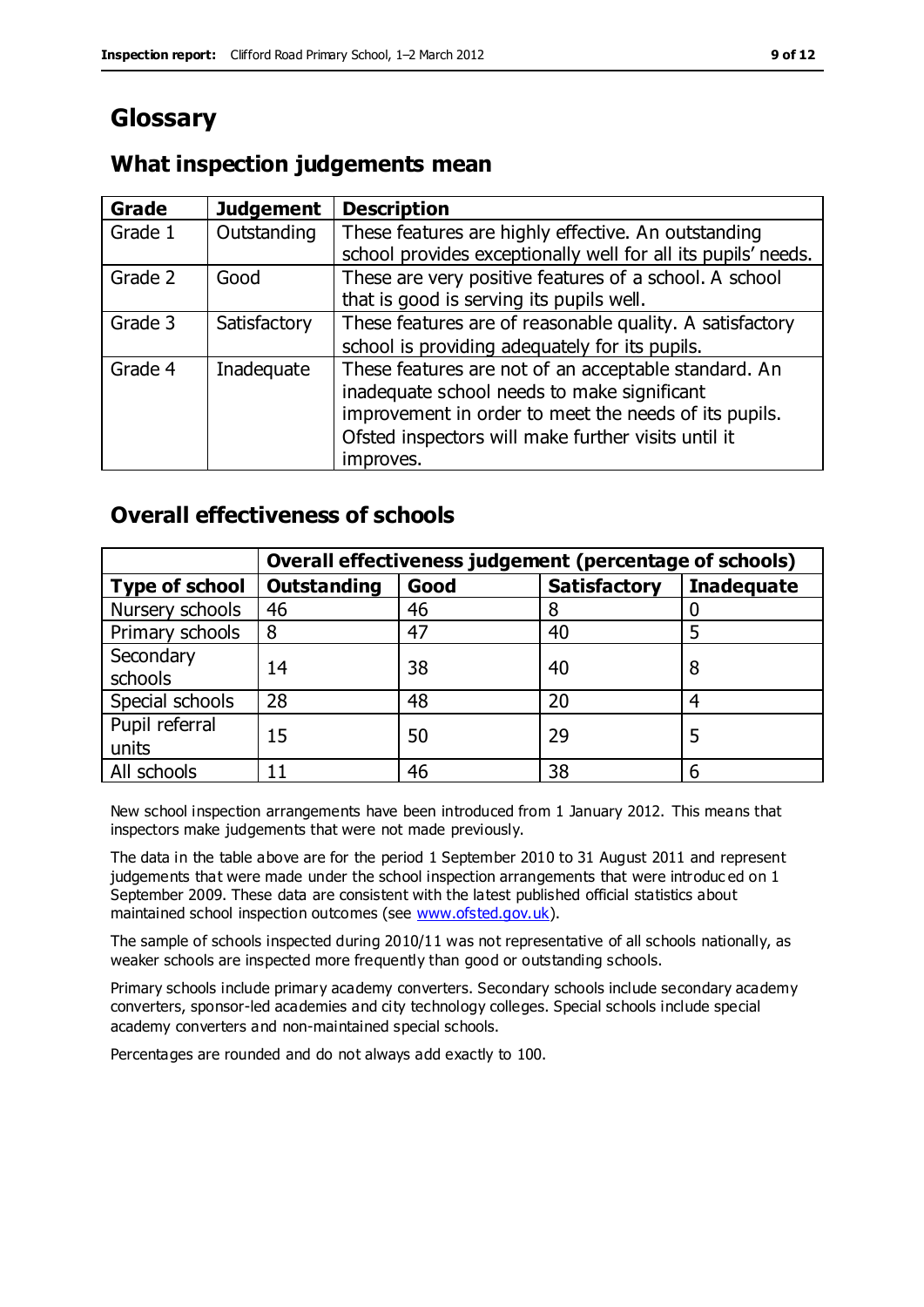# **Common terminology used by inspectors**

| Achievement:               | the progress and success of a pupil in their<br>learning and development taking account of their<br>attainment.                                                                                                        |
|----------------------------|------------------------------------------------------------------------------------------------------------------------------------------------------------------------------------------------------------------------|
| Attainment:                | the standard of the pupils' work shown by test and<br>examination results and in lessons.                                                                                                                              |
| Attendance:                | the regular attendance of pupils at school and in<br>lessons, taking into account the school's efforts to<br>encourage good attendance.                                                                                |
| Behaviour:                 | how well pupils behave in lessons, with emphasis<br>on their attitude to learning. Pupils' punctuality to<br>lessons and their conduct around the school.                                                              |
| Capacity to improve:       | the proven ability of the school to continue<br>improving based on its self-evaluation and what<br>the school has accomplished so far and on the<br>quality of its systems to maintain improvement.                    |
| Leadership and management: | the contribution of all the staff with responsibilities,<br>not just the governors and headteacher, to<br>identifying priorities, directing and motivating staff<br>and running the school.                            |
| Learning:                  | how well pupils acquire knowledge, develop their<br>understanding, learn and practise skills and are<br>developing their competence as learners.                                                                       |
| Overall effectiveness:     | inspectors form a judgement on a school's overall<br>effectiveness based on the findings from their<br>inspection of the school.                                                                                       |
| Progress:                  | the rate at which pupils are learning in lessons and<br>over longer periods of time. It is often measured<br>by comparing the pupils' attainment at the end of a<br>key stage with their attainment when they started. |
| Safety:                    | how safe pupils are in school, including in lessons;<br>and their understanding of risks. Pupils' freedom<br>from bullying and harassment. How well the school<br>promotes safety, for example e-learning.             |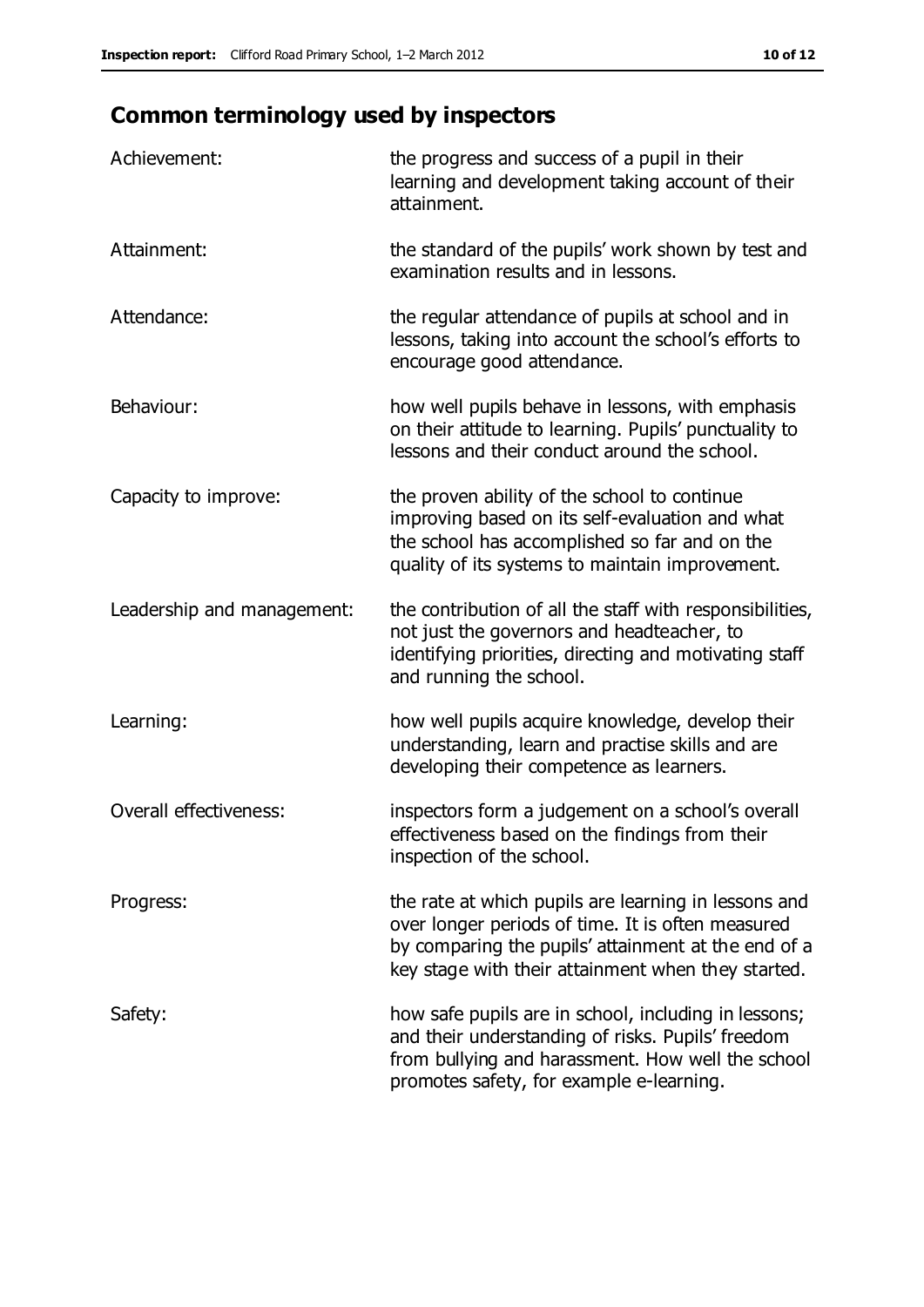#### **This letter is provided for the school, parents and carers to share with their children. It describes Ofsted's main findings from the inspection of their school.**

5 March 2012

Dear Pupils

#### **Inspection of Clifford Road Primary School, Ipswich, IP4 1PJ**

Thank you for making us so welcome when we visited your school and for completing the inspection questionnaire. It was good to talk to you and to see your work. We found that while your school has some strengths, it also needs to improve because you are not making the amount of progress you should. Your school has been put into special measures. Inspectors will visit your school regularly to see how well the school is improving.

Here are some of your strengths.

- You learn how to keep yourselves safe, you are polite and get on well with each other.
- Your attendance at school is regular.
- You get on well with your teachers and all the other staff in school.

To improve the school further we have asked your headteacher, governing body and staff to do the following things.

- Ensure that you make faster progress in English, especially in your writing
- qive you more opportunities to do longer pieces of writing.
- Make sure that all your lessons are as good as the best ones and that you are all given work that challenges you.
- **E** Ensure that you have individual targets to help you improve your work.
- Improve the ways in which teachers assess your learning and make sure that the school's leaders make regular checks on your work and your progress.

All the adults in your school want it to improve quickly and I am sure you do too. You can all help by trying really hard and doing your best written work, and letting your teachers know if you find work either too easy or too difficult.

Yours sincerely

Lindsay Hall Lead inspector